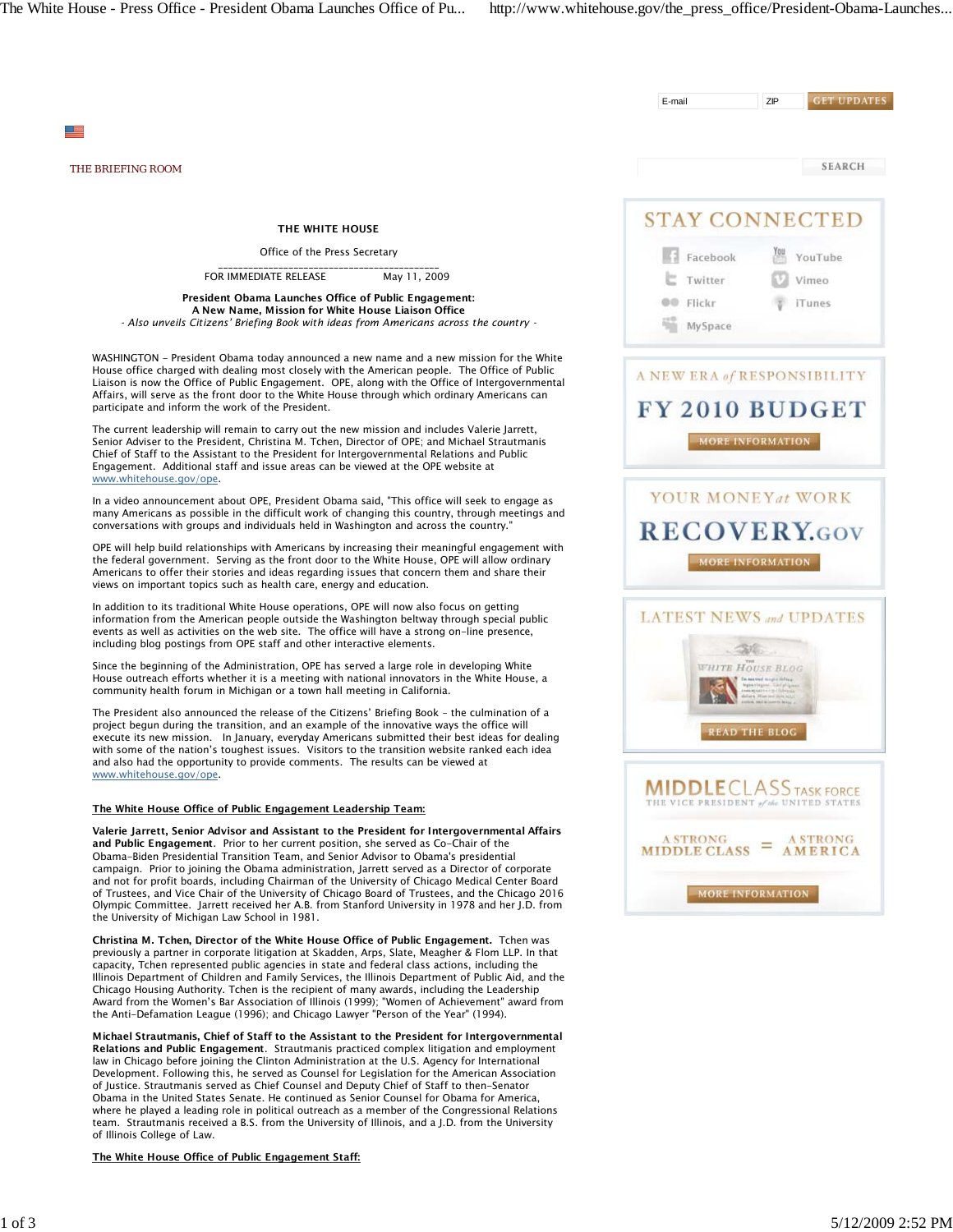Brian Bond, Deputy Director of the White House Office of Public Engagement. , Bond has an extensive background in constituency outreach and coalition bridge-building. Most recently he served as the National Constituency Director for the Obama for America Campaign in Chicago, Illinois. Prior to that, he served as the Executive Director of the Democratic National Committee's Gay and Lesbian Leadership Council. He also served several years as the Executive Director of the Gay and Lesbian Victory Fund, an organization committed to training and electing Out LGBT candidates for public office. A former Executive Director of the Missouri Democratic Party, Bond is a Missouri native has a degree in Public Administration from Missouri State University in Springfield, Missouri.

Buffy Wicks, Deputy Director of the White House Office of Public Engagement. Wicks has a long history in grassroots organizing and civic engagement. Most recently she was the Director of the Renew America Together effort, the call to service issued by then President-elect Obama. She also served on the Obama for America campaign in a variety of roles, including California Field Director and Missouri State Director, and helped develop the national grassroots field strategy. She has also worked in the labor movement, fighting for better health care and wages for disenfranchised workers. She is originally from California and graduated with a double major in Political Science and History from the University of Washington.

Ashley Baia, Staff Assistant, White House Office of Public Engagement. Baia previously worked as a Regional Field Director in Richmond, Virginia for Obama for America, and started during the primary race in the state of South Carolina. Baia was born in Peabody, MA and was raised in Venice, FL. She studied Political Science and International Affairs at the University of South Florida.

## Michael Blake, Deputy Associate Director of the Office of Intergovernmental Affairs.

Blake worked on the Obama for America campaign, first as Deputy Political Director and Constituency Outreach Director in Iowa and as Deputy Director and Political Director in Michigan. Prior to that, Blake was the Director of External Affairs for the Michigan House of Representatives serving in Michigan Speaker of the House Andy Dillon's cabinet. Before that appointment, Blake successfully co-organized three state house campaigns in the 2006 election cycle. Blake is a graduate of the Medill School of Journalism from Northwestern University. He is also an alumnus of the Yes We Can political training program in Washington, D.C. He started his political career as an assistant for Illinois State Senator Jeff Schoenberg.

Danielle Borrin, Special Assistant for Intergovernmental Affairs and Public Engagement, Office of the Vice President. Borrin most recently served as Deputy Press Secretary in the Office of Senator Joseph Biden. Prior to working in the Senate, she was a finance assistant for Unite Our States, the political action committee for which Biden served as the honorary chair. A native Atlantan with longtime involvement in the Jewish community, Borrin attended Washington University in St. Louis, during which time she interned for United Jewish Communities and the Biden Senate Office. She graduated magna cum laude in political science and international and area studies.

Anne Brewer, Executive Assistant to the White House Director of Public Engagement. Prior to her current position, Brewer worked as a staff assistant on the Obama-Biden Transition Team, and as Women's Vote Coordinator in the national headquarters of Obama for America. Previously, she worked in political and nonprofit fundraising in New York City, and started her career as a field organizer in Florida during the 2004 presidential election. A native of Millburn, New Jersey, she earned a BA from Vassar College in 2004.

Kareem Dale, Special Assistant to the President for Disability Policy. Dale, who is partially blind, coordinates the Administration's efforts to see that people with disabilities are on a level playing field with all Americans. Originally from Chicago, Dale previously served as the National Disability Director for the Obama for America campaign. He also served on the Arts Policy Committee and the Disability Policy Committee for then-Senator Obama. Dale graduated from the University of Illinois at Urbana-Champaign with a bachelor's degree in Advertising in May 1995. He received his JD/MBA in May 1999 from the University of Illinois at Urbana-Champaign, graduating Cum Laude.

Matthew Flavin, Assistant to the National Security Council Legal Advisor. Flavin most recently served on the Department of Defense Agency Review Team for the Obama-Biden Presidential Transition. Prior to this, he was a national security advisor on the Obama for America campaign. Earlier in his career, Flavin served in the United States Navy, having joined shortly after September 11th. As a member of the Naval Special Warfare community, Flavin completed extended combat deployments to Afghanistan and Iraq – serving as the targeting and intelligence director for Special Operations Task Force West, where he was awarded the Bronze Star Medal. He also served as the operations officer for a Human Intelligence Battalion in Bosnia. Flavin received his bachelor's degree from Amherst College.

Jodi A. Gillette, Deputy Associate Director of the Office of Intergovernmental Affairs. Gillete served as the First American Vote Director for the North Dakota Campaign for Change. Prior the campaign, she was the Director of the Native American Training Institute, a tribally operated non-profit organization. Gillette is an enrolled member of the Standing Rock Sioux Tribe. She is committed to her tribe and people, in maintaining cultural life ways and beliefs of her ancestors.

Joe Kennedy, Staff Assistant, White House Office of Public Engagement. Kennedy, a former intern for then-Senator Obama, previously worked for the Obama for America campaign. He is a graduate of Northwestern University.

Lisa Kohnke, Deputy Director of Special Events, Office of Public Engagement and Intergovernmental Affairs. Kohnke provides event logistical support and scheduling guidance for the outreach missions of OPE and IGA, both inside and outside of the White House. Kohnke was previously the Deputy Director of Scheduling and Advance for the Obama for America campaign. She has 11 years of scheduling and advance experience, having previously worked for College Democrats of America, former Vice President Al Gore's presidential campaign and his leadership PAC, Congressman Kendrick Meek, Senator John Kerry's presidential campaign and AIPAC. Kohnke grew up in Oak Park, IL and is a graduate of Indiana University.

D. Paul Monteiro, Deputy Associate Director, White House Office of Public Engagement. Monteiro worked for then-Senator Obama in his Senate office in 2006 before joining the Obama You are Here:  $Home > The Briefing Room$